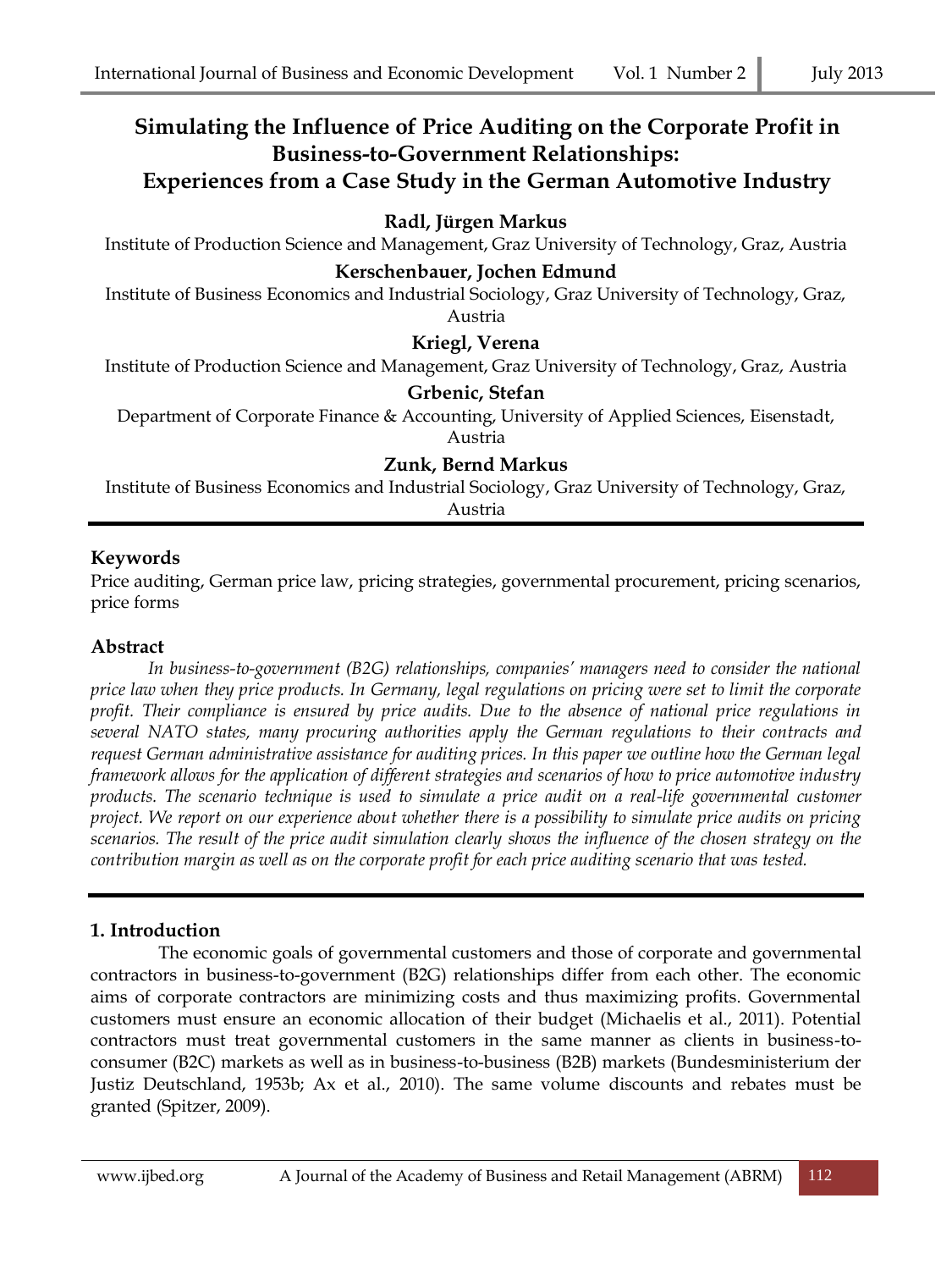The company with the best performance in fulfilling customer needs has to be contracted. This is the only legally correct method to eliminate a competitor in an award procedure (Lindner, 2003). However, the lack of competition might lead to higher prices on the market (Engel, 1983). The market power of public customers can cause price dictation and protectionism for certain industries (Birgel, 1994; Jayaprakash, 2004). Other problem areas that influence prices are the socalled 'white-collar crimes', i.e. price rigging, abuse of authority and usury (Berjasevic, 2012; Punch, 1996). Price regulations were introduced by law to avoid such misuse of power on prices. Governmental officers are authorized to audit the pricing procedures of enterprises to ensure their compliance with legal regulations. Besides, severe penalties shall prevent companies from violating legislation (Müller, 1993; Ebisch et al., 2010; Michaelis et al., 2011).

To avoid such penalties, contractors in international B2G settings apply the German legal framework, which is known and much acclaimed for its thoroughness, and request legal assistance for auditing prices. A goal of price audits is the protection of governmental business from corruption. With the help of price audits, the governmental authorities confirm that public contracts are executed in a proper, legal way. Nevertheless, managers in companies are usually better informed about their costs than price auditors and have little incentive to report this information truthfully (Rey, 2003). This is particularly problematic with regard to the current budget problems of individual European states. Saving money could therefore become the primary governmental objective in price auditing. New European regulations might be created or the national price law might be reformed in order to save costs. Consequently, the truthful report the costs would become increasingly important for companies to win tenders.

In this study, the existing scope in German legislation is outlined and considered in two different pricing scenarios. Each pricing scenario can be applied to various corporate pricing strategies. Our hypothesis is that the ability to apply situationally appropriate pricing scenarios for each strategy can increase the products' profit margin. In an exemplary single case study this hypothesis is tested. The test includes a price audit under practical experiences which were gained in the automotive industry. The comparison of the results shows that an additional benefit and a remarkable competitive advantage can be achieved by choosing the right scenario.

This paper is structured as follows: Section 2 gives a brief literature review on the German procurement system including the price law and price forms of the German framework. In Section 3, the research approach on pricing scenarios and pricing strategies is described. The applied method and the model assumptions are part of Section 4. Section 5 presents the main results. Section 6 discusses the outcome of the study and draws conclusions. Finally, section 7 addresses the limitations of this study and considers implications for further research.

### **2. Literature Review**

The German procurement system is a complex and comprehensive topic. In Germany, the annual process costs of governmental procurement amount to 19 billion EUR in total for potential contractors or 7,870 EUR for participating in a single awarding procedure (Bundesministerium für Wirtschaft und Technologie, 2008). The governmental authorities summarize important contents in guidelines and checklists to simplify the participation of potential contractors in tenders (Submissions Anzeiger, 2006; Bundesamt für Wehrtechnik und Beschaffung, 2010; Finanzbehörde Freie und Hansestadt Hamburg, 2010; Bundesamt für Wehrtechnik und Beschaffung, 2011; Jost et al., 2011).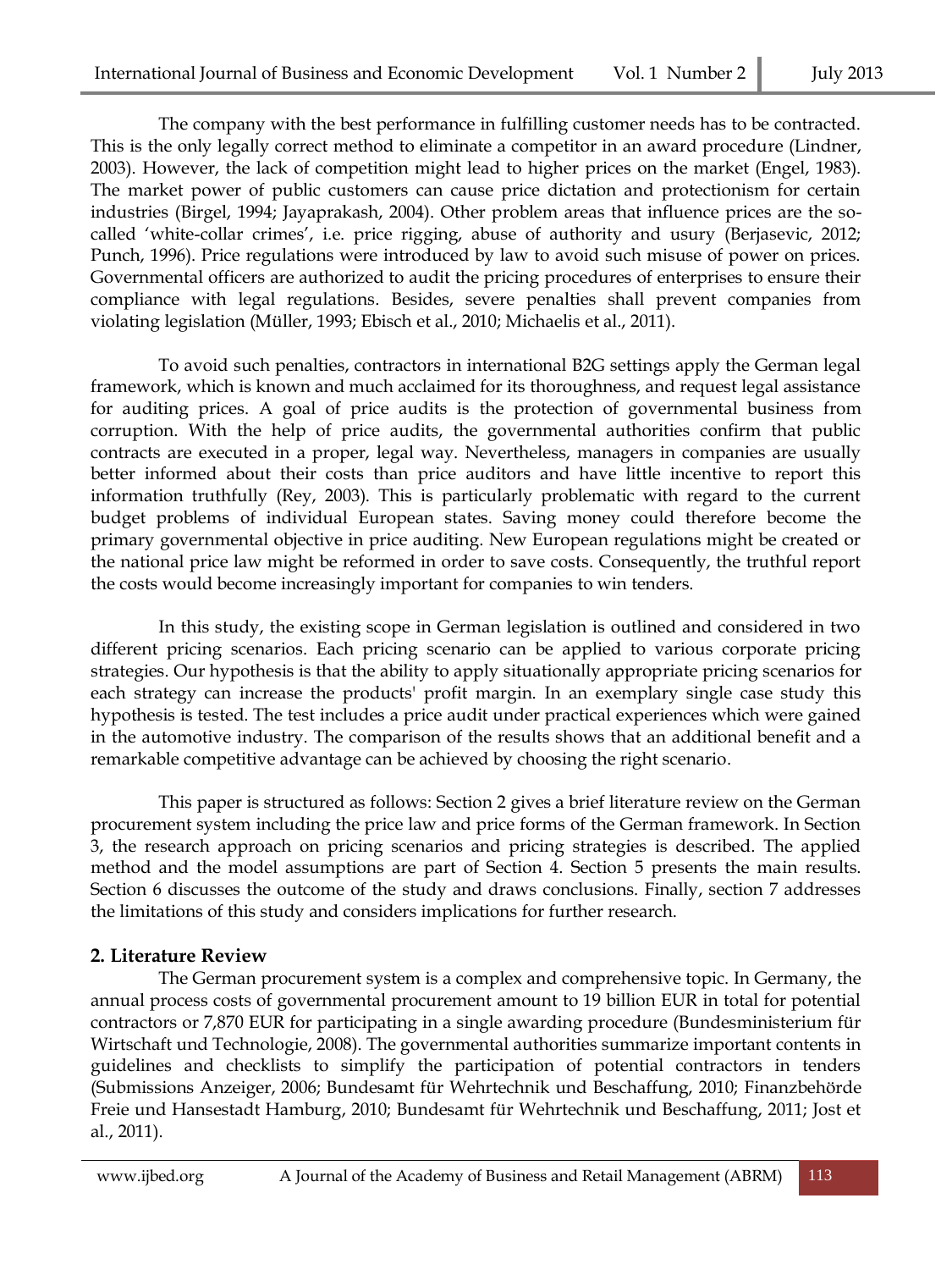These facts illustrate the importance that the understanding of the German formal requirements has for contracting partners (Noelle and Rogmans, 2002). Pünder and Schellenberg give a detailed explanation to fully understand the system and how governmental authorities may act when announcing and inviting tenders (Pünder and Schellenberg, 2011). Also Altmann is to be mentioned, who reviews the inadmissibility of price auditing powers under ethical aspects (Altman, 1960).

Due to the lack of a regulation on how to calculate prices, the German government decided to introduce the Price Regulation PR No. 30/53 on Pricing in Public Contracts and Guidelines for Pricing on the Basis of Cost (Bundesministerium der Justiz Deutschland, 1953a and 1953b). Both documents are the basis of German Price Law. However, the theoretical analysis of the price law shows that it cannot solve every practical problem. The so-called discrepancy between the 'law in book' and the 'law in action' is a reason why German governmental price auditors hold transferred powers and have to decide on critical questions on their own (Punch, 1996). Ebisch et al. (2010) and Michaelis et al. (2011) provide practical explanations of the German price law and compare many related court judgments to show and connect the practical relevance with theoretical legal background. Other authors interpret and extend the price law with personal definitions and opinions that are not of legally binding nature (Däumler and Grabe, 1984; Chorus, 1988; Hertel, 1998; Lindner, 2003). Müller (1993), for example, offers a comprehensive perspective, especially concerning contracts with the German Federal Armed Forces. Practical pieces of advice about price forms in detail are presented by Birgel (1994).

Previous research has failed to summarize the complex German legal aspects in simple terms, such as pricing scenarios and pricing strategies. The existing literature lacks the connection between governmental requirements and corporate needs to successfully participate and win a tender. Especially a manual containing an analysis and a summary of all legal elements that are involved is missing. The manual's content should consider the different legal possibilities of how to price products and successfully pass a price audit. An explanation for the missing research in this area could be the diversity of goods and services and the complex legal situation. To consider all aspects would go beyond the scope of the present discussion. As specific 'German-price-lawknowledge' in companies is missing, a profitable business area for consultants opens up. The support of consultants or the introduction of a company-internal price-law department may help to optimize the prices of tender-specific products (Singer, 2011; Keller and Prestel, 2012; Abels, 2010).

### **3. Research Approach**

The conducted study focuses on products from the automotive industry sold to German authorities and government-related entities. Every government-related contract can be price audited by the responsible authorities (Bundesministerium der Justiz Deutschland, 1953b). The contracted price should withstand a price audit without negative consequences for the contractor. In order to find a suitable method to simulate a price audit, the author compared common automotive industry tools for technology valuation such as scenario, portfolio, forecast and simulation method. The comparison showed that the scenario method was the only method that was able to consider all aspects of complex customer projects. The scenario method as described by Reibnitz (1992) as well as by Eggers and Eickhoff (1996) can be used as a technique to consider a range of future possibilities (Spitzer, 2009). Another advantage of the scenario method is that all external factors in relation to the corporation can be considered in extreme scenarios.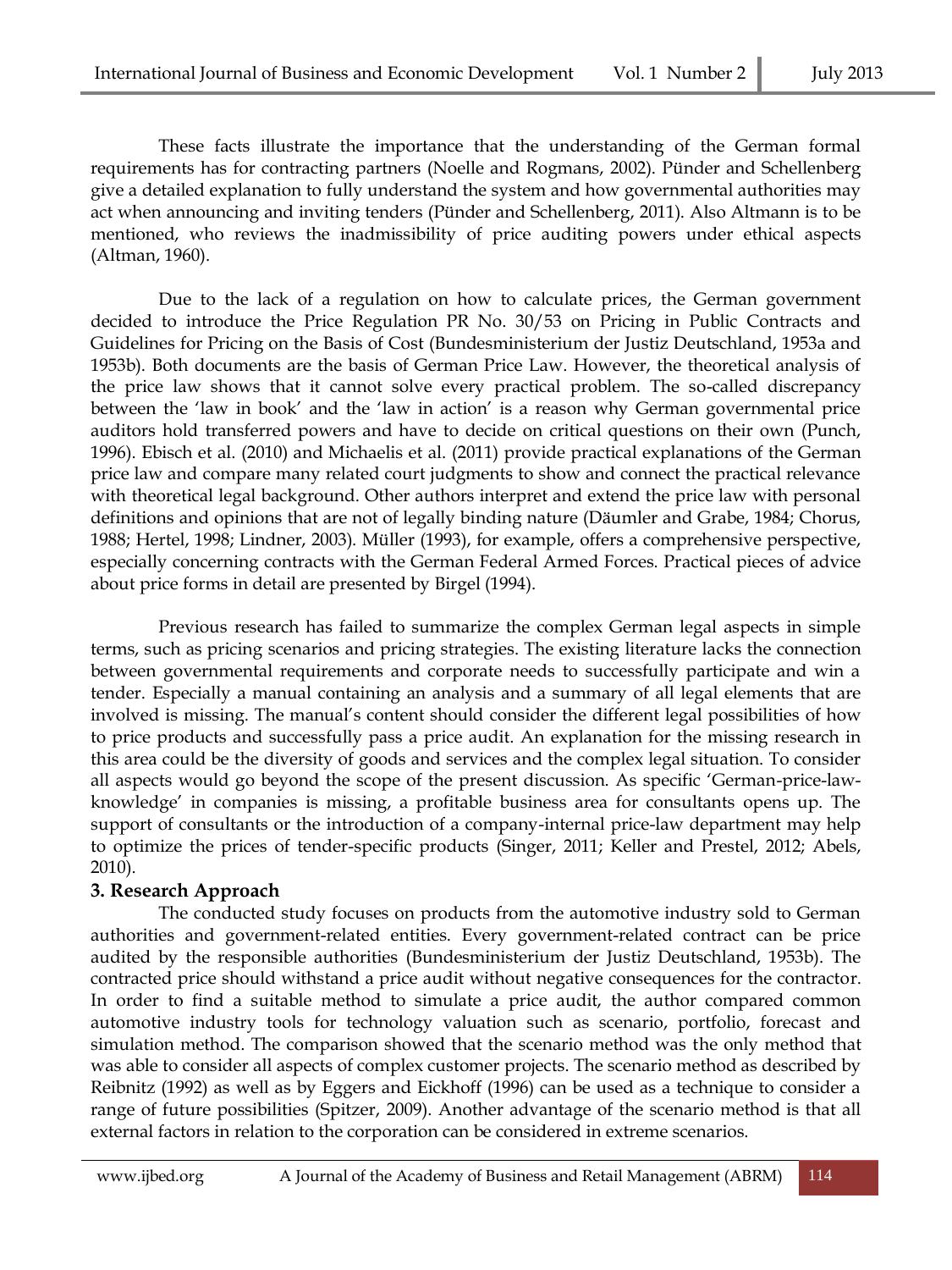Especially the B2G interference factor 'price auditing' can be considered and simulated in extreme scenarios. Thus, strategic decisions for a corporate future can be made (Strolz, 2001; Weber 2005). In the present study, the scenario technique was used to conduct a price audit on an invented customer project. In the simulation, two different pricing strategies with identical product content were tested. The exemplary test was conducted as a single case study. Through the audit simulation, it was possible to compare the economic relative result and the influence of the chosen scenario on the profit margin.

#### **Market Pricing and Cost Pricing Scenario**

In a price calculation scheme, different price modules are added to the 'full product price'. Each price module is characterized by the parameters value, quantity and price form. The point is that varying the price form is possible within legislative scope. The use of the legal scope leads to two pricing scenarios that can be introduced. The scenarios are based on the following two price forms: (a) the market price and (b) the cost price. The outcome is a different price for identical product content.

(a) *Market pricing scenario:* Market prices represent common prices on the market and should be mentioned in official corporate price lists. The product price is the sum of market price modules. In an audit the marketability of the market price modules is reviewed. The value of the determined contribution margin and primary costs are not reviewed. This implies that it is the accounting department's responsibility to set the contribution margin percentage. The only prerequisite is that the goods or services can be sold on the market for that price. The value of market prices is not limited by law (Bundesministerium der Justiz Deutschland, 1953a).

(b) *Cost pricing scenario:* The cost prices represent special prices for customized or newly developed products. They are used when customers demand special product abilities or when the market for certain goods is restricted. Under legal aspects, the cost price includes primary costs and a defined profit margin (Reibnitz, 1992). The calculation of a product price on the basis of cost price modules is called cost price scenario. In a price audit, the primary costs are reviewed in terms of adequacy of each calculation position as shown in Table 1. The contribution margin percentage or profit is limited by law and added on the primary costs.

> + Production material costs + Production costs + Development and design costs + Administration costs + Distribution costs = Primary costs + Calculated profit **= Cost price**

#### **Table 1. Legal definition of a cost price in German law (Bundesministerium der Justiz Deutschland, 1953a)**

### **Pricing Strategies**

The examination of the legal framework shows characteristics that make different ways of product pricing possible. These corporate product pricing possibilities mainly create three relevant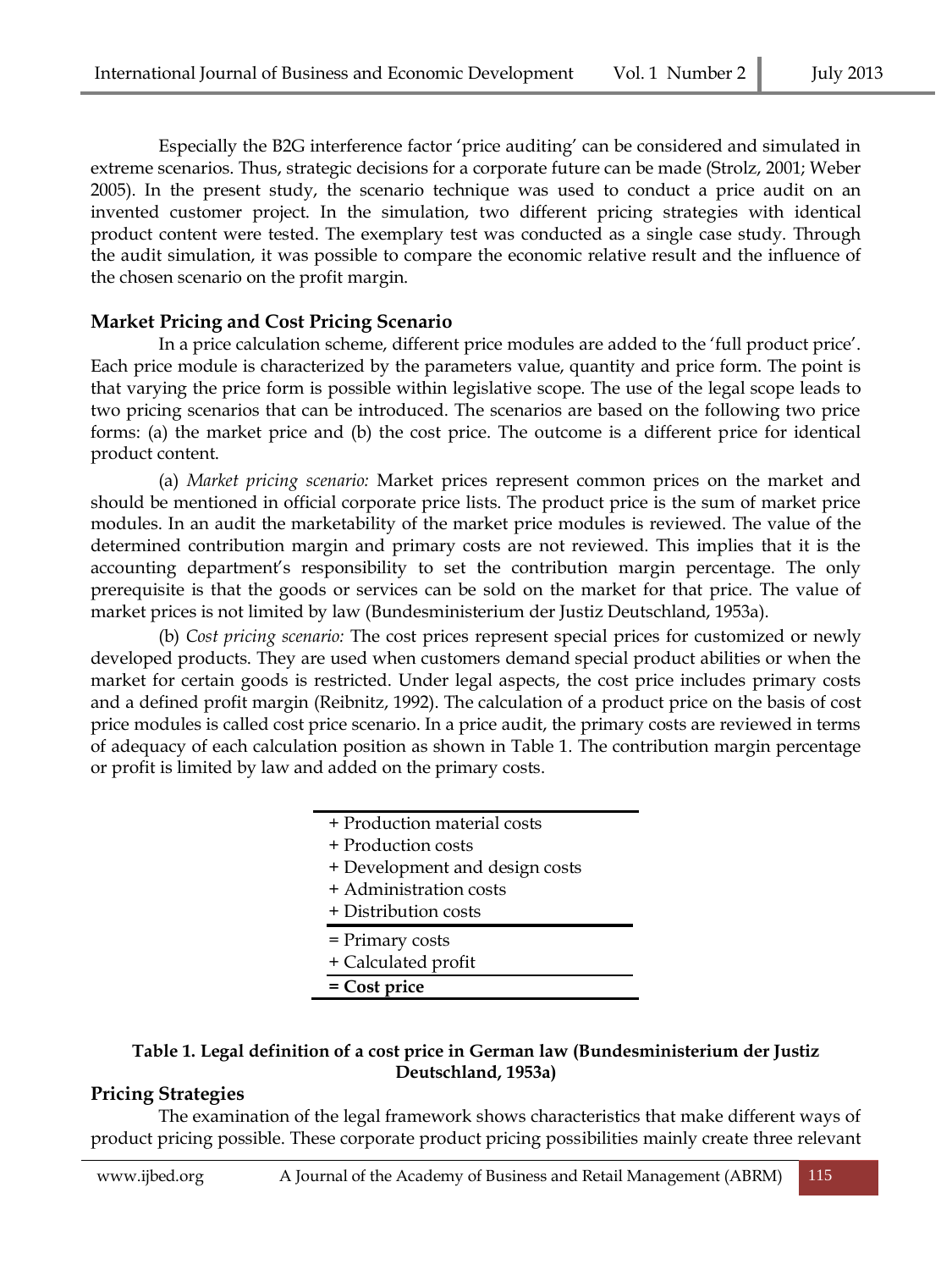types of price audit results. Accordingly, the intended price audit result from the contractor's perspective leads to three different pricing strategies.

For each of the three pricing strategies explained below, the market or the cost price scenario can be applied to calculate a product price.

**i)** *Strategy of price confirmation:* The strategy of price confirmation represents a standard product price calculation. The price modules used are only common market prices. In a price audit the aim is to have the offered product price fully confirmed.

**ii)** *Strategy of refunding extra revenues:* The strategy of refunding extra revenues implies that prices are calculated with a higher value than legally acceptable. This may happen when risk positions are part of a new price (especially for customized products). In a price audit it is likely that the price is not fully confirmed and any extra revenue gained has to be paid back to the customer. In an audit, this strategy covers the chance that a part of the extra revenue is confirmed.

**iii)** *Strategy of primary costs paid:* The strategy of primary costs paid is a corporate approach to get the primary costs fully paid when developing a new product. In other words, this corporate strategy aims at gaining know-how instead of maximizing monetary profit. Cost prices should be stipulated as fixed cost prices calculated by forward costing (Glinder, 2006). In a price audit, only the adequacy of primary costs and profit are reviewed.

#### **4. Applied Method and Model Assumptions**

In this research a single case study approach was applied to study the influence of scenarios on the pricing of customized vehicles in the automotive industry when using the strategy of price confirmation. In practice it is common to price an individually equipped vehicle in two ways, namely in a market-based or a cost-based scenario. Figure 1 and Figure 2 show each scenario in detail. The sum of costs per vehicle is identical in both figures. However, the prices are different. In Figure 1, each product category represents a sum of market price modules and the related costs. Under legal aspects, the corporate accountant has different options of allocating single price modules to product categories. That is the reason for the different values of product categories in Figure 1 and 2.



#### **Figure 1. Scenario 1 – 'Market-based product calculation'**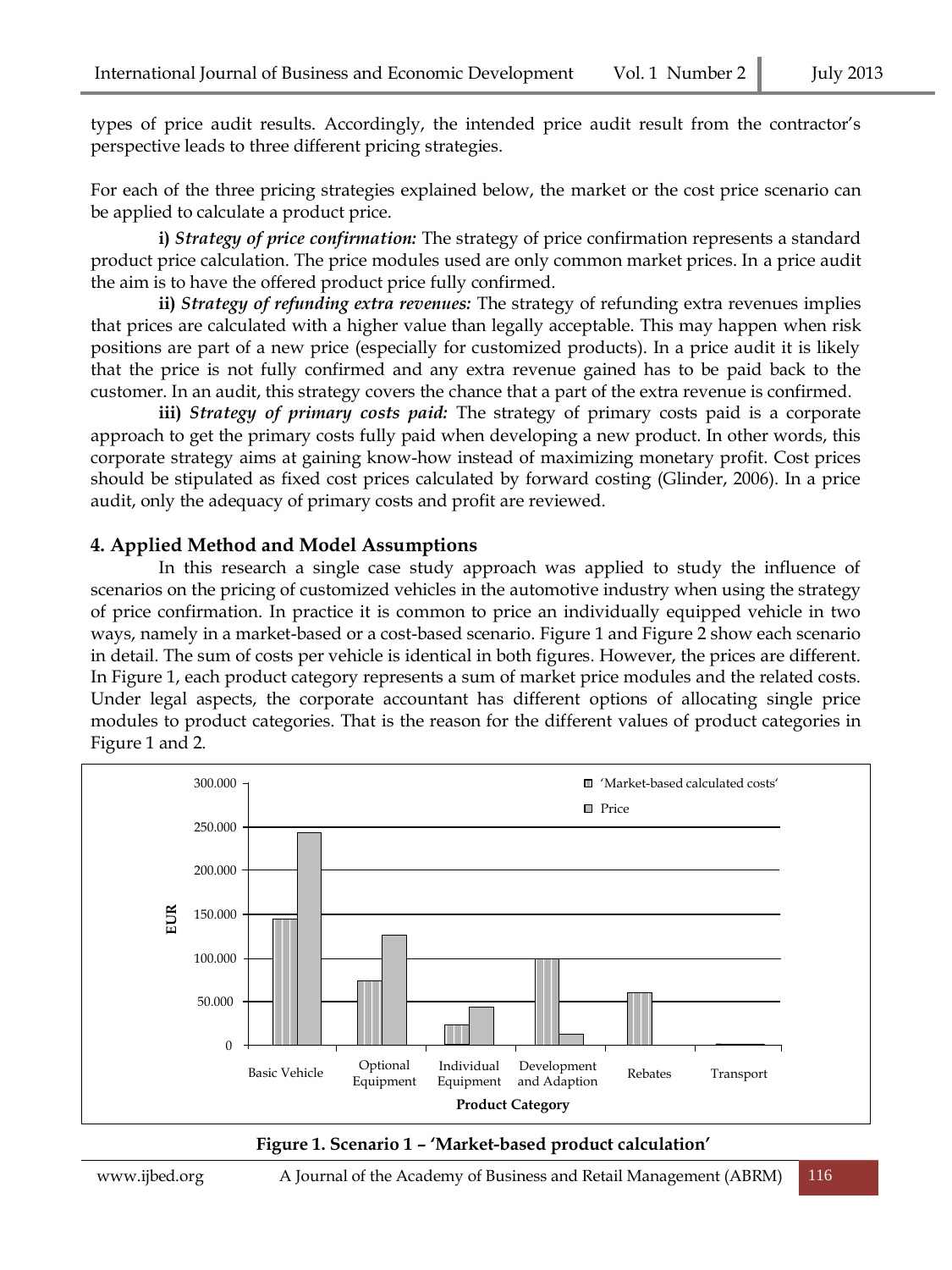Figure 2 shows the cost price based product calculation. Each product category represents a sum of cost price modules and the related costs. In a cost price based product calculation, for instance, the majority of price modules is cost prices and can be declared as individual (special) equipment. But in a market price based product calculation only a minority of price modules can be declared as individual equipment. The reason is that market prices are commonly available. The price auditing simulation was conducted under legal aspects. Market prices, for example, were audited according to §4 of price regulation PR No. 30/53 (Bundesministerium der Justiz Deutschland, 1953a). The audit focuses on the marketability and commercial practicability of prices.



**Figure 2. Scenario 2 – 'Cost-based product calculation'**

### **Model assumptions**

In a corporate business case, the customer's needs must be satisfied and the contractor's economic aims achieved (Lundberg, 1957; Hitt et al. 2010). In B2G, the relevant business processes to reach these goals are procurement, pricing and price auditing. These processes and their interactions can be embedded in a pricing strategy as shown in Figure 3.



**Figure 3. Business processes and their interactions in B2G**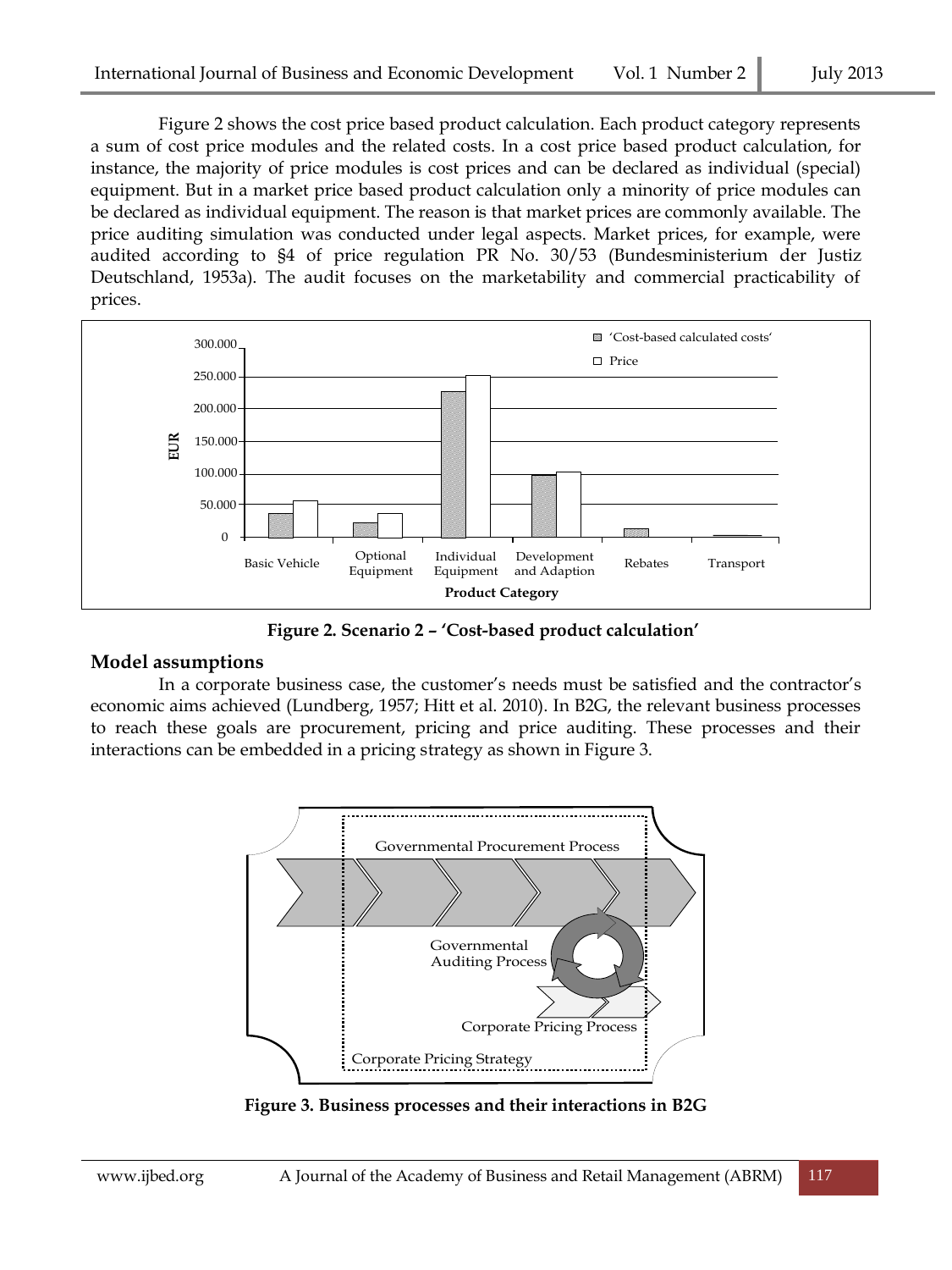The German price law and the procurement system represent a fixed frame on how to price products and audit prices when a contract is awarded. The legislative frame cannot be modified by the contractor.

Figure 4 shows the fixed legal frame as a basis for the corporate product pricing process. When the legal scope is considered in the corporate product pricing process, the result is an optimized, legally compliant product price. Moreover, it should be possible to gain an even better economic result than competitors usually do. The legal scope is interpreted and separated by the author in pricing scenarios and pricing strategies. Each pricing scenario can be applied to different pricing strategies. By simulating a price audit, every pricing scenario can be tested on its legal compliance. The comparison of the audit results shows which scenario and its related price achieves the better economic result.



**Figure 4. Product price as an output of corporate pricing strategies** 

# **5. Results**

The result of the audit simulation clearly shows an influence of the scenario on the contribution margin. The contribution margin for each product category is calculated by subtracting the primary costs from the prices (Figure 1 and 2). It was assumed that no price cuts happened.

Figure 5 shows two accumulated contribution margin curves. Each curve represents the sum of contribution margins of all product categories. The market price scenario shows a high contribution margin for the categories 'basic vehicle' and 'optional equipment'. Rebates and costs for development and adaption lower the cumulated contribution margin (considered as negative contribution margin). The cost price scenario shows a low contribution margin for each product category. The total amount is higher than the cumulated margin of the market price scenario because of the proportionally high value of development and adaption efforts. In a cost price scenario the development costs can be considered as a 'price module'. In a market price scenario, this would not be justifiable.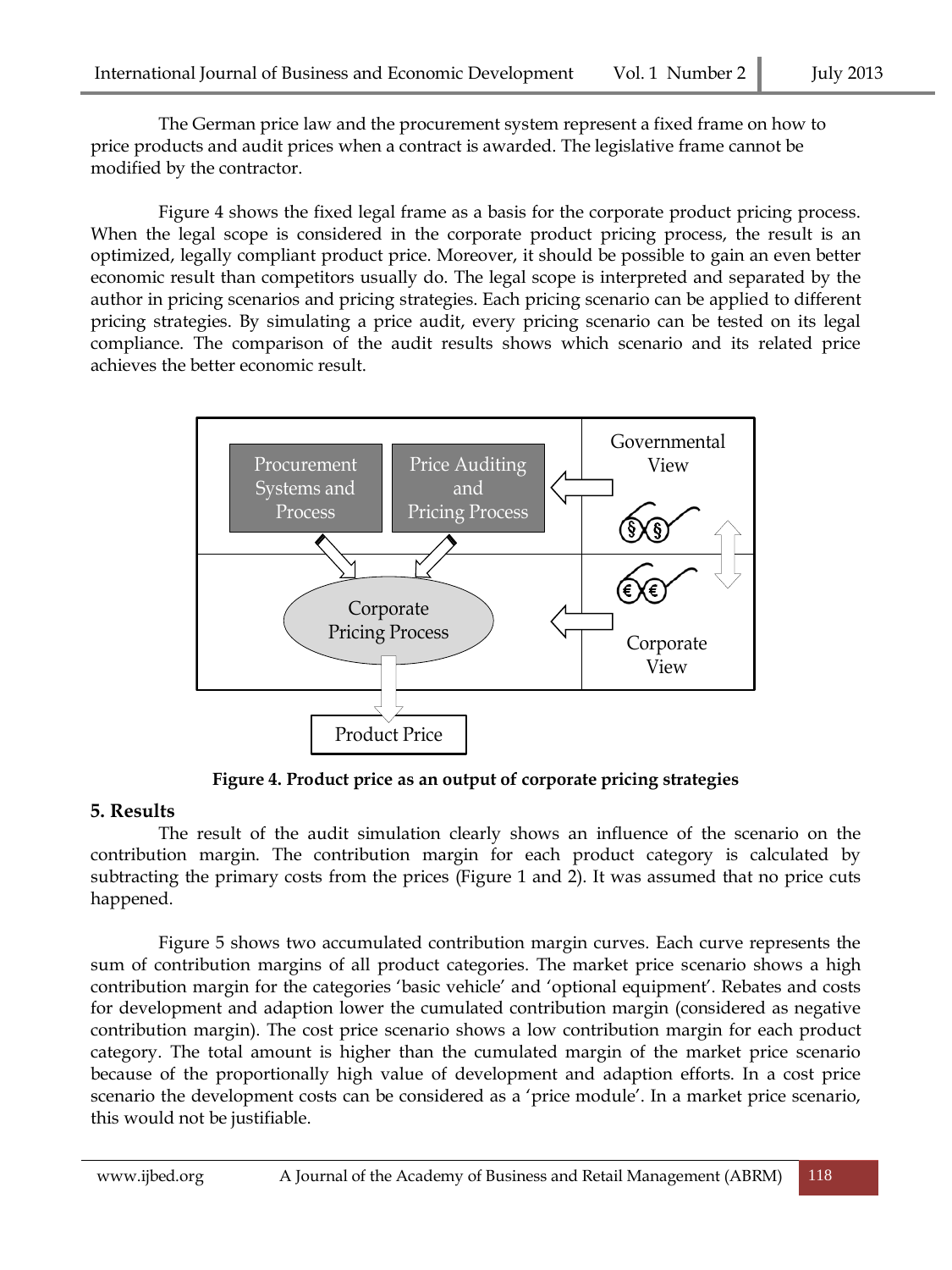

**Figure 5. Comparison: contribution margin of the cost price and the market price scenario**

Figure 6 shows another possible simulation result. The same scenarios as compared in Figure 5 are now compared in Figure 6 without considering the development and adaption costs. The result is that the market price scenario now shows the higher sum of contribution margin.



Figure 6. Comparison: contribution margin of the cost price and the market price scenario without development and adaption costs

# **6. Discussion and Conclusion**

In order to develop a standard pricing scheme that optimizes the profit for every product case, the audit simulation results show that it is not possible to create a generally optimized standard price calculation. In fact, the economic result depends on the situational project content and the chosen pricing scenario. The main influence factor that causes different contribution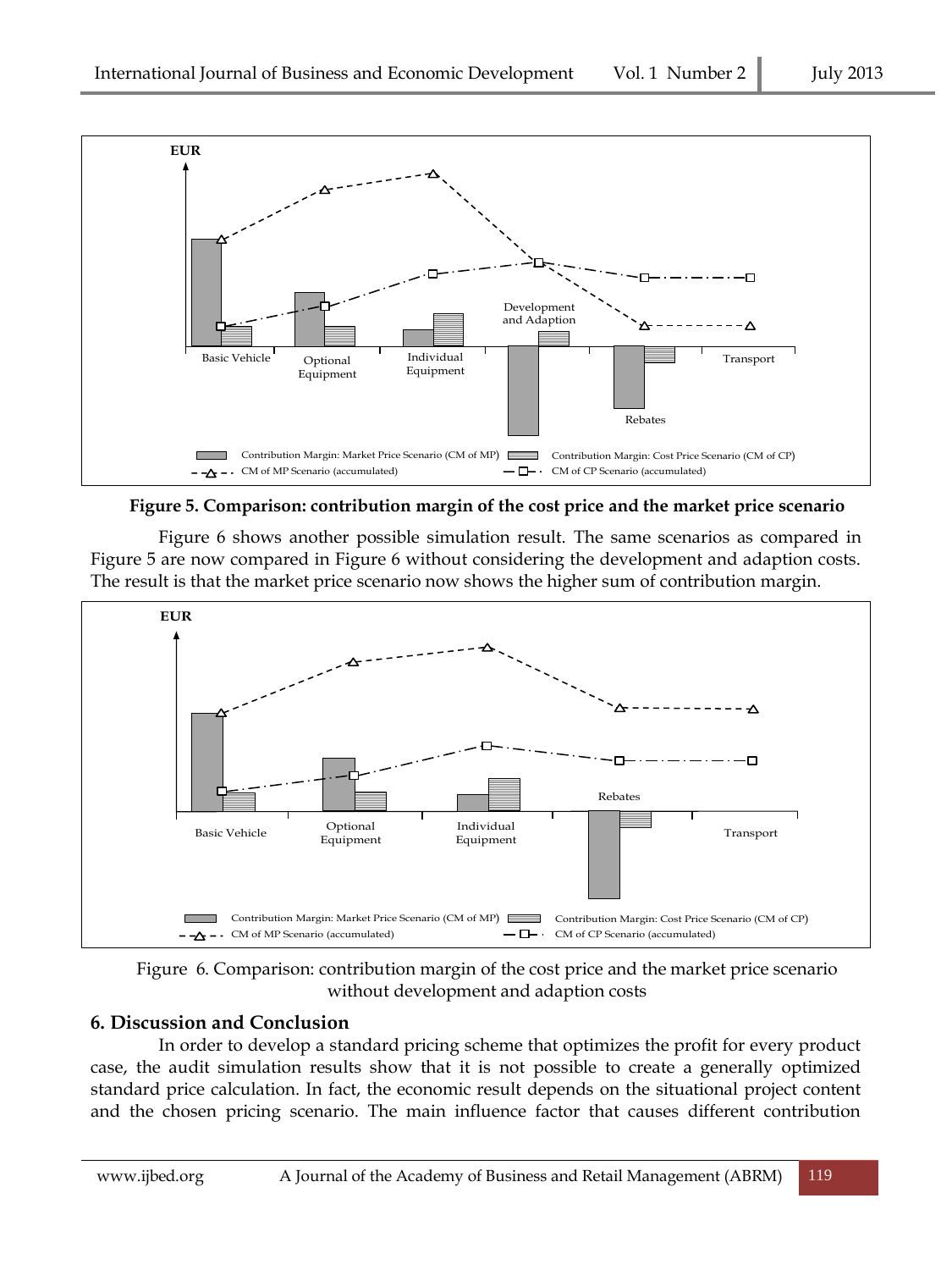margins in the market and the cost pricing scenario reported in section 5 is the development and adaption effort. Other important influence factors could be tooling costs, certification costs and

especially the number of sold products. The economic success of a pricing strategy depends on the applied scenario.

|                                                     | 'Market Pricing Scenario' | 'Cost Pricing Scenario' |
|-----------------------------------------------------|---------------------------|-------------------------|
| Strategy of price confirmation                      |                           | +/-                     |
| Strategy of refunding extra revenues                |                           |                         |
| Strategy of primary costs paid                      | -                         |                         |
| From $'++$ strong influence' to $'--$ no influence' |                           |                         |

#### **Table 2. Tendency of profit influence on pricing strategies**

Table 2 shows the influence of the profit margin on each pricing strategy in relation to a pricing scenario. It thus displays the preferable pricing scenario for a pricing strategy. The optimum price module combination for a specific customer project can be investigated by comparing scenarios. In Figure 5 the exemplary scenario comparison clearly shows that the price module classification for development costs significantly influences the project profit. Consequently, the corporate focus should be drawn on the most profit-influencing product categories. The scenario comparison opens up the possibility to re-classify certain price modules. This procedure can help to influence and optimize the corporate profit.

As the legislative scope of the German price law allows for different pricing possibilities for enterprises, this study developed three different pricing strategies in order to identify the best option in different market situations. For each strategy, two pricing scenarios have been applied and tested. The study shows that by estimating price audit consequences, unexpected penalties can be avoided and the corporate financial planning reliability becomes more stable. Finally, an 'economically optimized' pricing scenario can be chosen for pricing a real customer project.

### **7. Limitations and Further Research**

This study has several limitations. Firstly, the study focuses on the German price law which is not considered in every international tender. Other internationally relevant price regulations may differ from the German regulations. Secondly, it is to mention that if companies use market price modules only, the 'refunding of extra revenues' strategy could be an option to raise corporate profit margins. It was not part of this study to address this issue as this plan of action could be illegal. But, unquestionably, it is critical and unethical to conduct an obviously wrong price module classification.

The focus of future research should be on a fair business process for both parties, i.e. the contractor and the customer. In that case, corporate responsibility should include economic, political and social aspects (Vogel, 2005; Blowfield and Murray, 2008). One way to implement these ideas could be a further pricing strategy, i.e. the strategy of 'cooperation': All involved entities work together and discuss their intentions. This would mean that the focus lies on consensus-based contract contents under ethical aspects to reach a win-win situation in business relationships.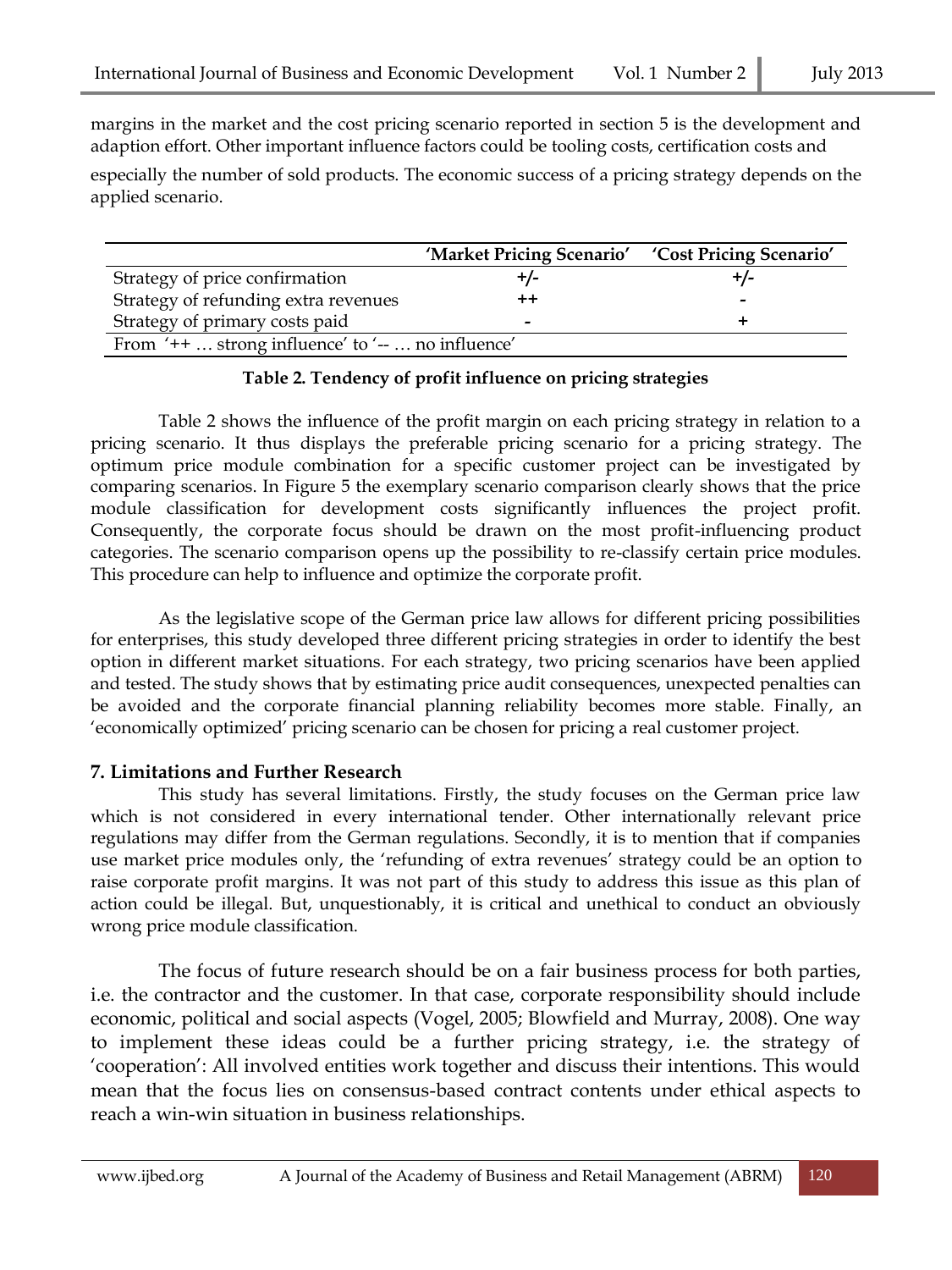#### **References**

- Abels, M. (2010). Oppenhoff & Partner: *Neue Formen der Zusammenarbeit*. [http://www.oppenhoff.eu,](http://www.oppenhoff.eu/) 17.02.2012.
- Altmann, C. (1960). Das Preisprüfrecht (Feststellungsrecht) des öffentlichen Auftraggebers. 1st ed., Anton Hain KG Verlag, Meisenheim.
- Ax, T., Schneider, M., and Siewert, J. (2010). Auftragsvergabe. 2nd ed. Erich Schmidt Verlag, Berlin.

Berjasevic, N. (2012). Wucherähnliche Rechtsgeschäfte. 1st ed., Lit. Verlag, Münster.

- Birgel, K. J. (1994). Öffentliches Auftragswesen und Preisrecht. 1st ed., Rudolf Haufe Verlag, Freiburg.
- Blowfield, M., Murray, A. (2008). Corporate Responsibility A Critical Introduction. 1st ed., University Press, Oxford.
- Bundesministerium der Justiz Deutschland (1953a). Leitsätze für die Preisermittlung auf Grund von Selbstkosten (LSP). [http://www.gesetze-im-internet.de/preisls/,](http://www.gesetze-im-internet.de/preisls/) 10.02.2012.
- Bundesministerium der Justiz Deutschland (1953b). Verordnung PR Nr 30/53 über die Preise bei öffentlichen Aufträgen. [http://www.gesetze-im-internet.de/preisv\\_30\\_53/,](http://www.gesetze-im-internet.de/preisv_30_53/) 10.02.2012.
- Bundesamt für Wehrtechnik und Beschaffung (2010). The Bundeswehr as a Customer. [http://www.bwb.org,](http://www.bwb.org/) 24.02.2012.
- Bundesamt für Wehrtechnik und Beschaffung (2011). Basics of Procurement. [http://www.bwb.org,](http://www.bwb.org/) 20.02.2012.
- Bundesministerium für Wirtschaft und Technologie (2008). Kostenmessung der Prozesse. [http://www.bmwi.de,](http://www.bmwi.de/) 20.02.2012.
- Chorus, M. (1988). Die Preisrechtlichen Vorschriften für Öffentliche Aufträge. Diploma thesis, Trier.
- Däumler, K. D., Grabe, J. (1984). Kalkulationsvorschriften bei öffentlichen Aufträgen. 1st ed., Neue Wirtschafts-Briefe Verlag, Herne.
- Ebisch, H., Gottschalk, J., and Hoffjan, A. (2010). Preise und Preisprüfungen bei öffentlichen Aufträgen. 8th ed., Franz Vahlen Verlag, München.
- Eggers, B., Eickhoff, M. (1992). Instrumente des Strategischen Controlling. 1st ed., Gabler Verlag, Wiesbaden.
- Engel, C. (1983). Möglichkeiten und Grenzen der Organisation von Preisprüfungen bei Öffentlichen Aufträgen. Doctoral dissertation, Kiel.
- Finanzbehörde Freie und Hansestadt Hamburg (2010). Leitfaden für die Vergabe von Lieferungen und Leistungen. Eigenverlag.
- Glinder, P. (2006). Grundschemata der Kalkulation von Selbstkostenpreisen. Controller Magazin, 31(1), pp. 30-39.
- Hertel, K. A. (1998). Die Preisbildung und das Preisprüfrecht, Schriften zum öffentlichen Auftragswesen (Vol. 6), 2nd ed., Jank Verlag, Hamburg.
- Hitt, M., Ireland, D., and Hoskisson R. (2010). Strategic Management: Competitiveness and Globalization. 1st ed., Cengage Learning, Mason.

Jayaprakash, R. (2004). Cost Accounting & Control Systems. 1st ed., S.B. Nangia, New Delhi.

- Jost, D., Knörle, K., and Mayerhoffer, S. (2011). Die Öffentliche Hand als Kunde. 2nd ed., Eigenverlag Industrie und Handelskammer, Stuttgart.
- Keller, E., Prestel, P. (2010). IT-Recht-Kanzlei 2010. Kleiner Exkurs: über das öffentliche Preisrecht. [http://www.it-recht-kanzlei.de,](http://www.it-recht-kanzlei.de/) 17.02.2012.
- Lindner, A. (2003). Die Grenzen der Preisgestaltungsfreiheit marktbeherrschender Unternehmen. Diploma thesis, Salzburg.
- Lundberg, E. (1957). Business Cycles and Economic Policy. 1st ed., University Press, Harvard.